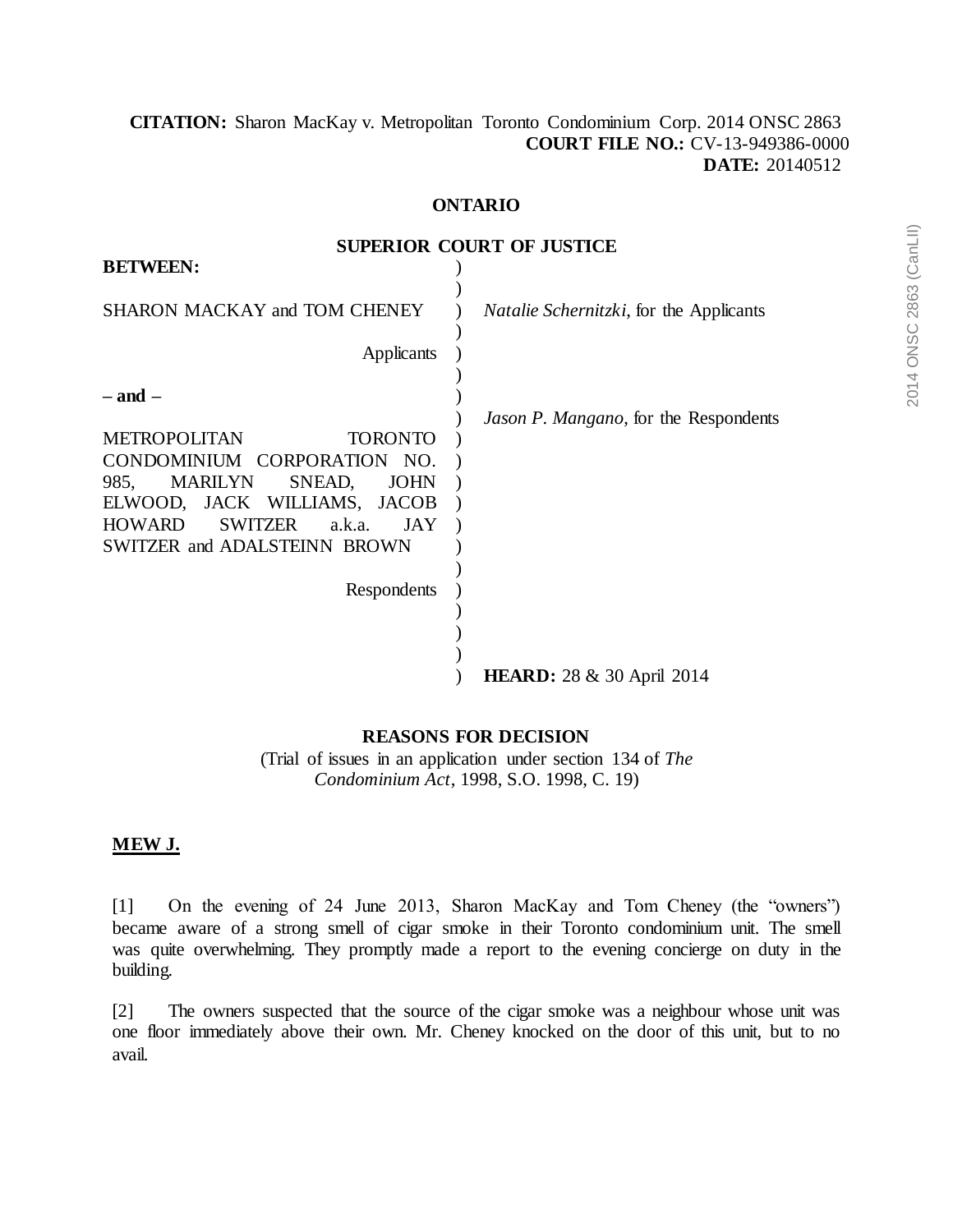[3] By 9 July 2013, the smell of cigar smoke continued to infiltrate the owners' unit. They called their insurance company which sent an adjuster to investigate. He concluded that the unit was uninhabitable. Arrangements were made for the owners to move to a hotel, at the insurer's expense.

[4] Over 10 months later, the owners have still not moved back into their unit. As far as they are concerned, it continues to be uninhabitable due to the odour of cigar smoke.

[5] After more than 5 months, during which they felt that their concerns had not been adequately addressed, on 6 December 2013 the owners commenced an application under s. 134(1) of *The Condominium Act*, 1998, S.O. 1998, C. 19 seeking declarations that the condominium corporation had breached its duty to repair common elements of the building after damage (s. 89 of *The Condominium Act*) and breach of its duty to maintain the common elements (s. 90 of *The Condominium Act*). The application also sought a declaration that the failure to address the problems in the owners' unit constitutes discrimination against the owners on the basis of disability, contrary to ss. 2(1) and 11(1)(a) of the *Ontario Human Rights Code*, R.S.O. 1990, c. H. 19 as well as a declaration that the individual defendants, all of whom are directors of the condominium corporation, breached their duty to act honestly and in good faith and to exercise the care, diligence and skill that a reasonably prudent person would exercise in comparable circumstances in accordance with s. 37 of the *Condominium Act*.

[6] Other relief claimed includes claims for injunctive or mandatory orders remedying the problems giving rise to the incursion of cigar smoke and its odour as well as damages.

[7] Counsel for the parties attended before Madam Justice Low on 18 December 2013 seeking an application date on an urgent basis. Low J. ordered that there should be a one day trial of the following issues:

- (a) Has the respondent MTCC No. 895 breached its duty to repair the units and common elements after damage in accordance with s. 89 of *The Condominium Act*?
- (b) Has MTCC No. 895 breached its duty to maintain the common elements in accordance with s. 90 of *The Condominium Act*?
- (c) If (a) or (b), what must MTCC No. 895 do in order to comply with the *Act*?
- (d) Are the applicants entitled to costs of this trial of the issues?

[8] Low J. dispensed with the need for a pre-trial and set a trial date of 3 March 2014. That date was adjourned on consent to 28 April 2014.

[9] A considerable volume of documentation has been generated over the past 10 months which found its way into the Application Record. In addition, oral testimony was heard from two engineers who were qualified as experts for the purpose of giving opinion evidence and from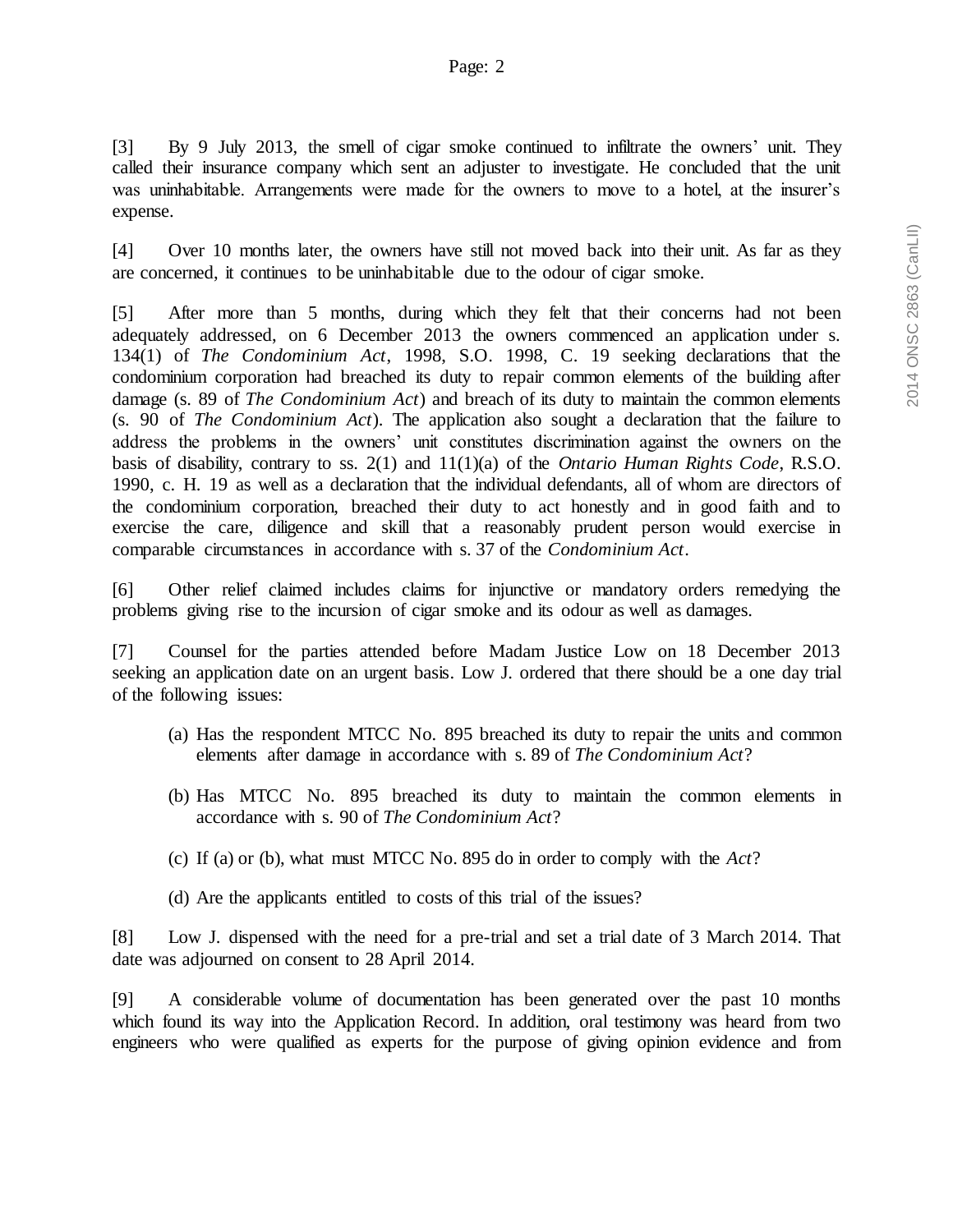another engineer retained by the condominium corporation to try and address what was thought to be a smoke migration problem, who was called as a fact witness.

[10] In the following paragraphs I have attempted to summarize the evidence which explains my decision. In the interests of delivering my decision sooner rather than later - as requested by the parties (and in particular by the owners) - I have tried to avoid becoming too bogged down in detail which is not germane to the issues I have been asked to decide.

[11] I would add that my remit does not go beyond determining whether a breach of ss. 89 or 90 of *The Condominium Act* has occurred and, if so, making a compliance order pursuant to s. 134(1) of *The Condominium Act*. All of the other issues identified in the notice of application remain to be dealt with at some future time.

[12] The owners' initial complaint was formally acknowledged on Wednesday, 26 June 2013, i.e. approximately 36 hours later, by the building's property manager, Nataliya Lysenko. She said she would investigate.

[13] On 28 June 2013, Ms. Lysenko met with the occupant of the unit immediately above the owners' unit to discuss the issue of smoke possibly migrating from his unit to the owners' unit. This individual acknowledged that he was a cigar smoker. He agreed to stop smoking for the time being and advised that he would be leaving Toronto on 30 June 2013 and not returning until September 2013.

[14] Ms. Lysenko left a voicemail for the owners advising them of her discussion with their neighbour.

[15] From 29 June until 17 July, Ms. Lysenko was away on a scheduled vacation.

[16] In the meantime, the owners continued to experience the strong odour of cigar smoke in their unit.

[17] On 1 July 2013, Mr. Cheney spoke to the evening concierge and asked him to come to the unit to smell cigar smoke. The evening concierge did so and recorded the visit in the log book. Then, on 3 July 2013, Mr. Cheney spoke to the full-time concierge, and requested that the condominium corporation take steps to investigate and correct the problem.

[18] On 6 July 2013, the owners concluded that continuing to live in the unit was no longer an option because neither of them could tolerate the intense smoke odour any longer. They booked themselves into a hotel for 3 nights. They also contacted their insurance company.

[19] On 9 July 2013, an insurance adjuster and a contractor attended the owners' unit to assess the situation. The adjuster concluded that the unit was uninhabitable due to the intense odour, that the premises and contents were smoke damaged and that the insurer would reimburse the owners the costs of alternate accommodations. The adjuster speculated that the smoke was coming through the HVAC system and the exhaust fans in the bathrooms. The adjuster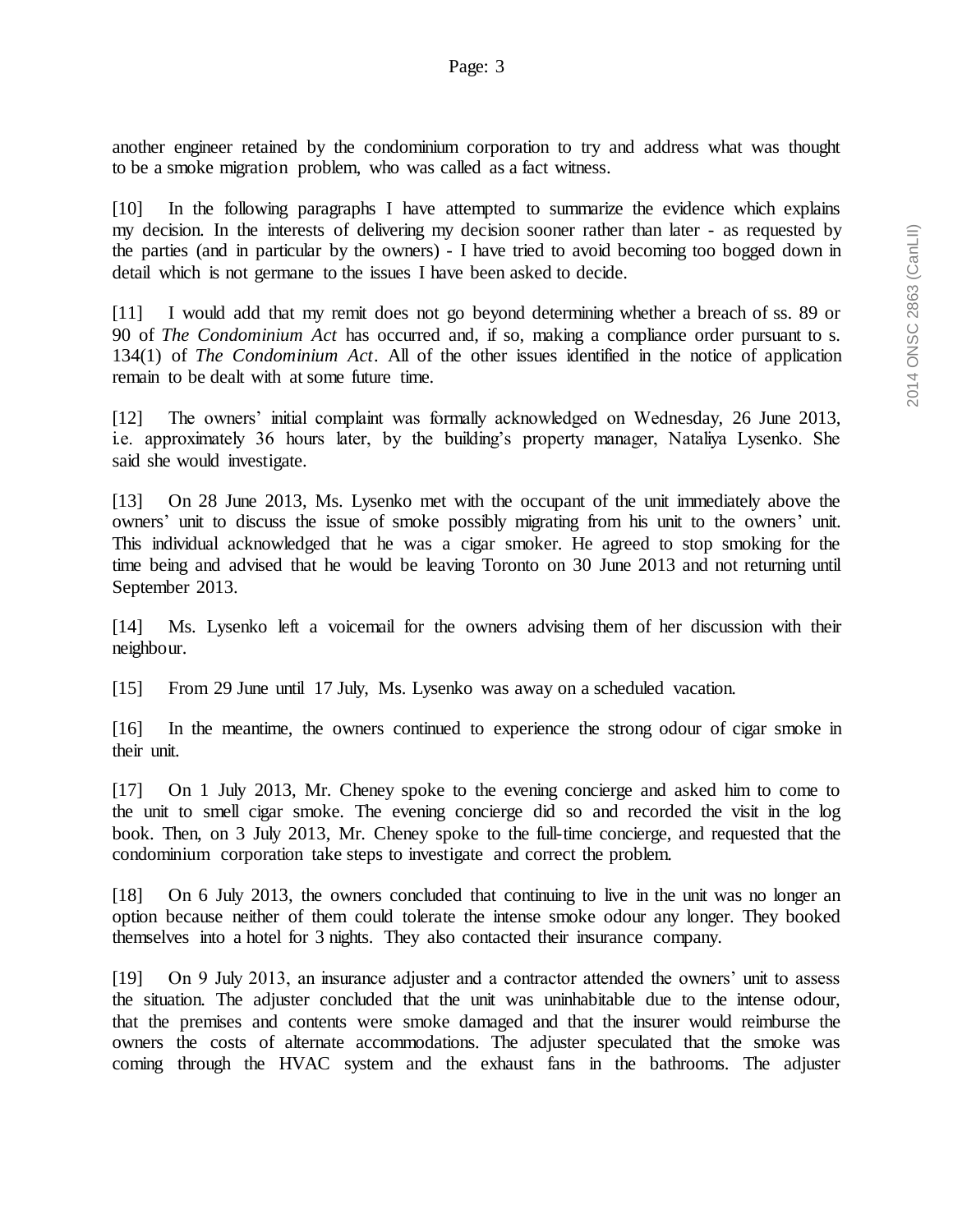recommended that a HVAC consultant should be retained to assess the HVAC/pressure problem. In the meantime, scrubber units were placed in the owners unit to help clean the air by mechanical filtration.

[20] On 13 July 2013, Envirocare Systems Inc., a contractor retained by the insurer, attended at the unit and conducted an inspection of the mechanical systems and recommended that a mechanical engineer should perform an audit on the make-up air system.

[21] Despite having, on a number of occasions, attempted to ascertain from the concierge what (if anything) was being done by the corporation, it was not until Ms. Lysenko returned from vacation that Mr. Cheney spoke with someone in authority (Ms. Lysenko) who advised him that she had "heard nothing" and could provide no update.

[22] In the meantime, Marilyn Snead, the President of the Board of the condominium corporation, had herself returned from a vacation on 12 July 2013. She immediately contacted the corporation's solicitors for guidance.

[23] On 15 July 2013, the owners consulted solicitors themselves. The same day, a lawyer's letter was sent to the Board of Directors and Ms. Lysenko advising, *inter alia*, that the applicants had been forced to find alternative accommodation because of the pollution of their unit and demanding both action and compensation.

[24] Letters were then sent from the condominium corporation's lawyers on 25 July 2013 to both the owners and the occupant of the unit above theirs. The owners were advised that the corporation was in the process of arranging an inspection of their unit's fan coil units as well as "smoke bomb" test to determine possible migratory roots of cigar smoke into the owners unit. The occupant of the unit above was asked for his continued cooperation as investigations proceeded and to refrain completely from smoking cigars in his unit in the meantime.

[25] There was a meeting of the Board of the condominium corporation on 31 July 2013 at which the problems involving the owners unit were first raised. It would appear, however, that the view was taken by the Board at that time (if not before) that the owners' complaint should be resolved between the lawyers engaged by the parties. From that point forward, no steps were taken by the Board without lawyers being consulted.

[26] On 31 July 2013, the owners retained an engineer, Balazs Farkas from Hidi Rae Consulting Engineers. He attended at their unit to assess the HVAC system and air circulation within the unit in relation to smoking incursion from the unit above.

- [27] On 9 August 2013, Mr. Farkas of Hidi Rae recommended:
	- 1. Sealing openings between the owners unit and the unit above to prevent air transfer between the suites;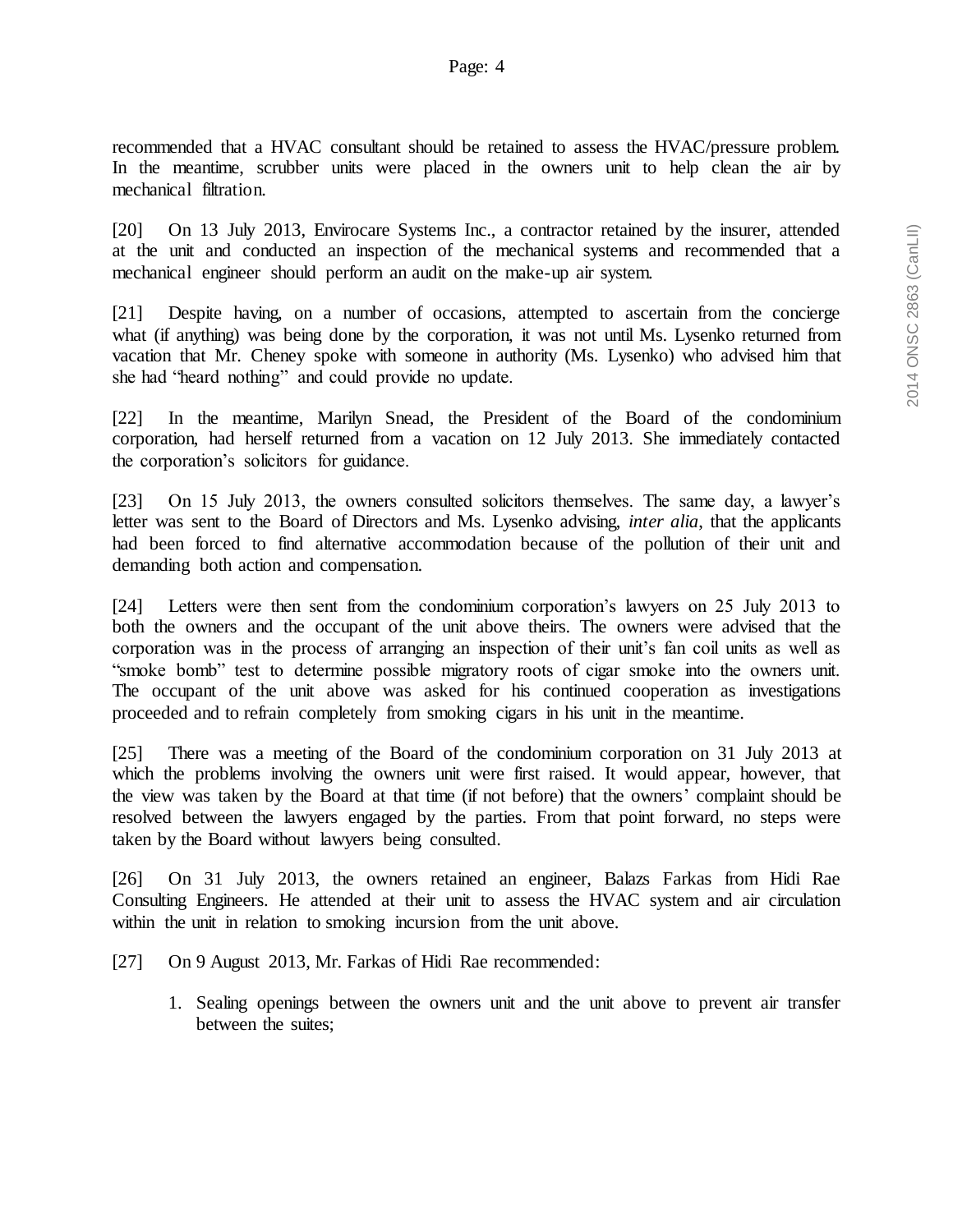- 2. Establishing higher positive air pressure in the owners unit compared to adjacent units;
- 3. Installing a make-up air system dedicated to the owners unit to ensure that their unit is positively pressurized; and
- 4. Removal of the odour from the finishes in the owners unit.

[28] On 14 August 2013, at the request of the condominium corporation, Fire Consulting Services Ltd. conducted smoke migration diagnostic testing to evaluate the fire separations between the owners' suite and the unit above it. In a report prepared the following day, FCS advised the condominium corporation that there was, indeed, smoke migration between the two units indicating that smoke from the den in the upper unit was migrating to the owners unit and that there was movement around the HVAC units. The report went on:

"This migration poses a fire safety risk…The origin of the deficiency is unknown; however the lack of integrity between suites has been confirmed and is a violation of the Ontario Fire Code. This must be addressed as soon as possible.

…

At this time we propose conducting preliminary remedial repairs of the HVAC mechanical systems between [the] suites…as soon as possible."

[29] Also on 14 August 2013, at the corporation's request, a company called Climanetics Inc. assessed the vertical fan coil units in the owners' suite. Climanetics recommended replacing the access doors/baffle insulation lining, cleaning and vacuuming the unit and spraying it with antibacterial solution.

[30] The condominium corporation's Board discussed the FCS report at its next meeting on 28 August 2013. The minutes reflect that "Further follow up work would be required." Notwithstanding this, nothing further seems to have been done by or at the behest of the Board until over a month later. However, this did not prevent the solicitors for the condominium corporation writing a letter to the owners' solicitors stating that it was not clear to them why the owners could not return to their unit.

[31] On 20 September 2013, a specialist make-up air technician from Dass Enterprises, contracted by Hidi Rae, attended at the owners' unit to perform an air flow measurement test on the corridor make-up air supply system. Dass concluded that the air flow in the corridors of the condominium building was about one-third of the designed capacity and was also well below applicable Building Code requirements. Hidi Rae prepared a report dated 7 October 2013 stating that "the shortage of supply air in the corridor can be a contributing factor to the unwanted air circulation between the suites".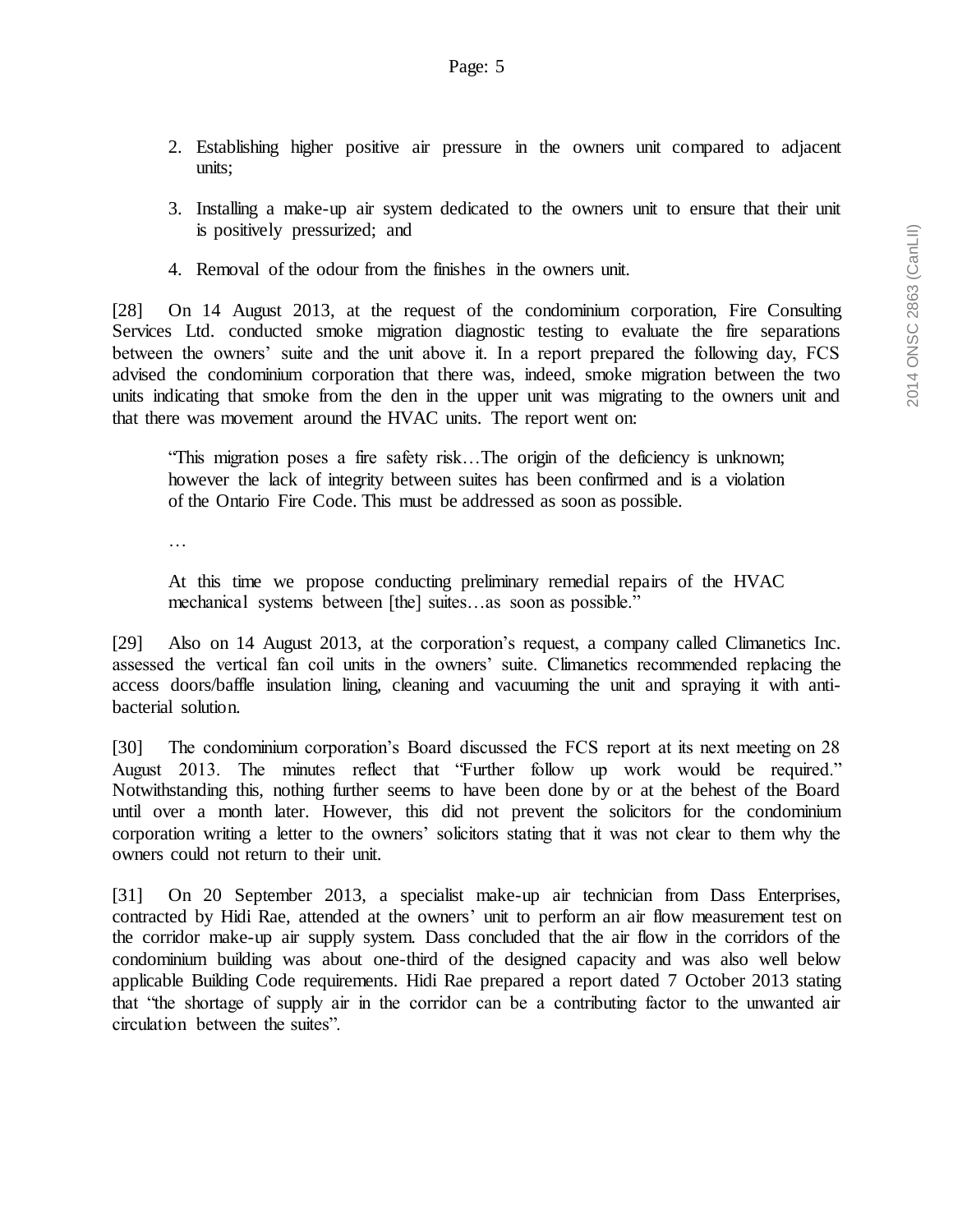[32] From 9 to 11 October 2013, Climanetics performed regular maintenance on the fan coil units in each of the suites in the building. At around the same time  $-11$  October 2013 to be precise, FCS attended to conduct further smoke bomb testing and reported that it was able to:

- a. Isolate the immediate areas of smoke migration from the floor above into the owners' unit;
- b. Verify that the fan coil units were defective (also permitting smoke to enter the owners' unit); and
- c. Confirm that the pressurization of the building was significantly out of balance.

[33] According to Mr. Cheney, FCS told him, at the time of their attendance on 11 October, that they were prepared to immediately commence remedial work, but that they were waiting for authorization from the corporation.

[34] The perspective of the condominium corporation at this time is captured by the respondents' factum which recites that "FCS then performed further smoke diagnostic testing which revealed the earlier repairs were not sufficient to eliminate the smoke migration" and "The Board was not happy with FCS's work".

[35] Also reflecting the attitude of the corporation, on 22 October 2013 the corporation's solicitors sent an email to the owners saying that, since the occupant of the upstairs unit was under an order not to smoke, "there is no good reason" why the owners could not return to and live in their unit. The owners, in the factum filed on their behalf, note that this letter was written "despite the fact that the remedial work had not been completed and every surface and furnishing in the Unit is the source of dangerous emissions associated with second-hand and third-hand smoke and has to be cleaned of smoke residue. MTCC is well aware that the smoke damage in the Unit is so extensive that the insurer has agreed that some of the drywall has to be taken down and replaced due to smoke damage."

[36] At its meeting on 30 October 2013, the condominium corporation's Board of Directors discussed getting another company in.

[37] On 11 or 12 November 2013, the lawyers for the condominium corporation retained Namcan Engineering and Construction Management Inc. ("Namcan") to apply smoke and fire stopping sealant material at all four pipe floor penetrations of the four fan coil units in the suite immediately above the owners' unit. Namcan subsequently advised that it had successfully sealed "all penetrations" between the units.

[38] On 26 November 2013, the owners received an email from the corporation's lawyers advising that it was the lawyers "preliminary understanding" that the necessary work had been done to stop migration of smoke into their unit.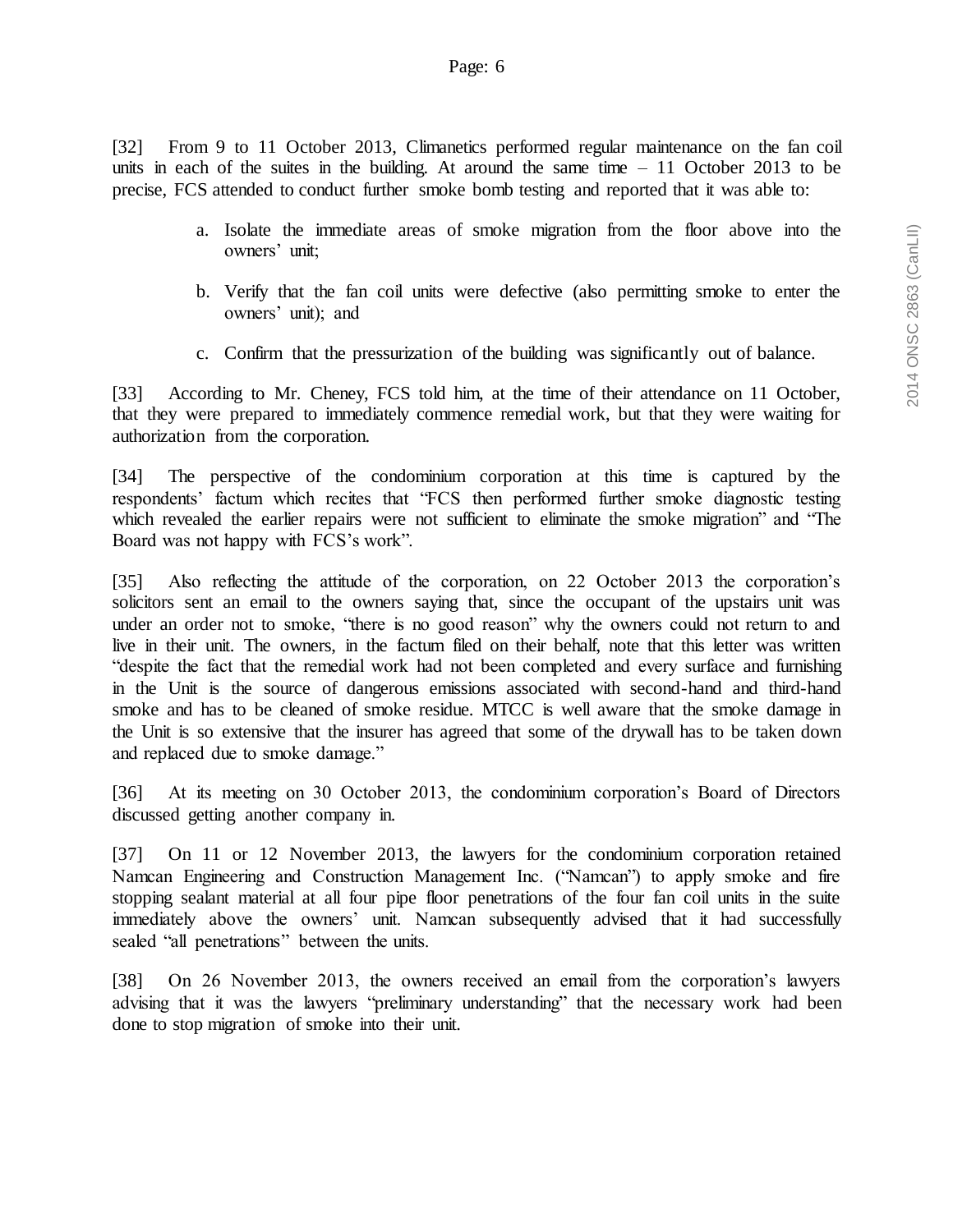[39] On 29 November 2013, Terra Energy Management Services Inc. ("Terra") was retained to review the building's air pressurization. Terra advised that the air volume in the building was "very good" and there were no issues.

[40] The attitude of the corporation at the time, or at least one of its board members, appears to be summed up by an exchange which took place on 1 December 2013 between Mr. Cheney and a board member. The board member asked Mr. Cheney how he was doing. Mr. Cheney said that he would be doing much better if he had not been out of the unit for the past five months. The board member responded by saying "this was your choice" before adding "no one else in the building is having the problem and it was your choice to stay out".

[41] Sometime in November, after the workmen had been in to seal the pipe floor penetrations, the occupant of the unit above of the owners' unit smoked some cigars (despite having said he would not do so). As a result, on 1 December 2013, when visiting their unit, the owners both smelled fresh cigar smoke.

[42] On 3 December 2013, the owners' solicitor received an email from the condominium corporation's solicitor stating that he had reviewed reports which were in the "process" of being finalized and which confirmed that "the problem is taken care of".

[43] The owners commenced their application on 6 December 2013.

[44] A report from Namcan dated 9 December 2013 stated that the potential areas of smoke migration between the two units had been sealed.

[45] On 17 December 2013, Hidi Rae provided the owners with its comments on the 9 December 2013 Namcan report and advised that until further testing to ensure proper sealing of the penetrations had taken place, smoke migration could continue to occur and the work could not be considered complete. Verification of the remedial work was therefore recommended. Hidi Rae also reviewed the Terra report and challenged Terra's conclusion that the ventilation/supply air rates for the building were very good.

[46] Namcan then reviewed Hidi Rae's 17 December 2013 letter and advised that:

"the ceiling in [the owners' unit] is a drop ceiling. Accordingly, if smoke had been migrating from fan coil units floor penetrations of [the unit above], it could possibly, enter [the owners' unit] at various points after travelling through the drop ceiling area. All of the possible fan coil unit floor penetration points in [the upstairs unit] from which cigar smoke could escape [the upstairs unit] were sealed. Cigar smoke cannot migrate from [the upstairs unit] and, accordingly, in my view, any problem has been solved and there is no need for further testing."

[47] This invited a further response from Hidi Rae which noted that the smoke tests conducted on 14 August and 11 October 2013 had detected smoke entering the owners' suite at penetrations other than the fan coil unit floor penetration points. Noting that the Namcan correspondence was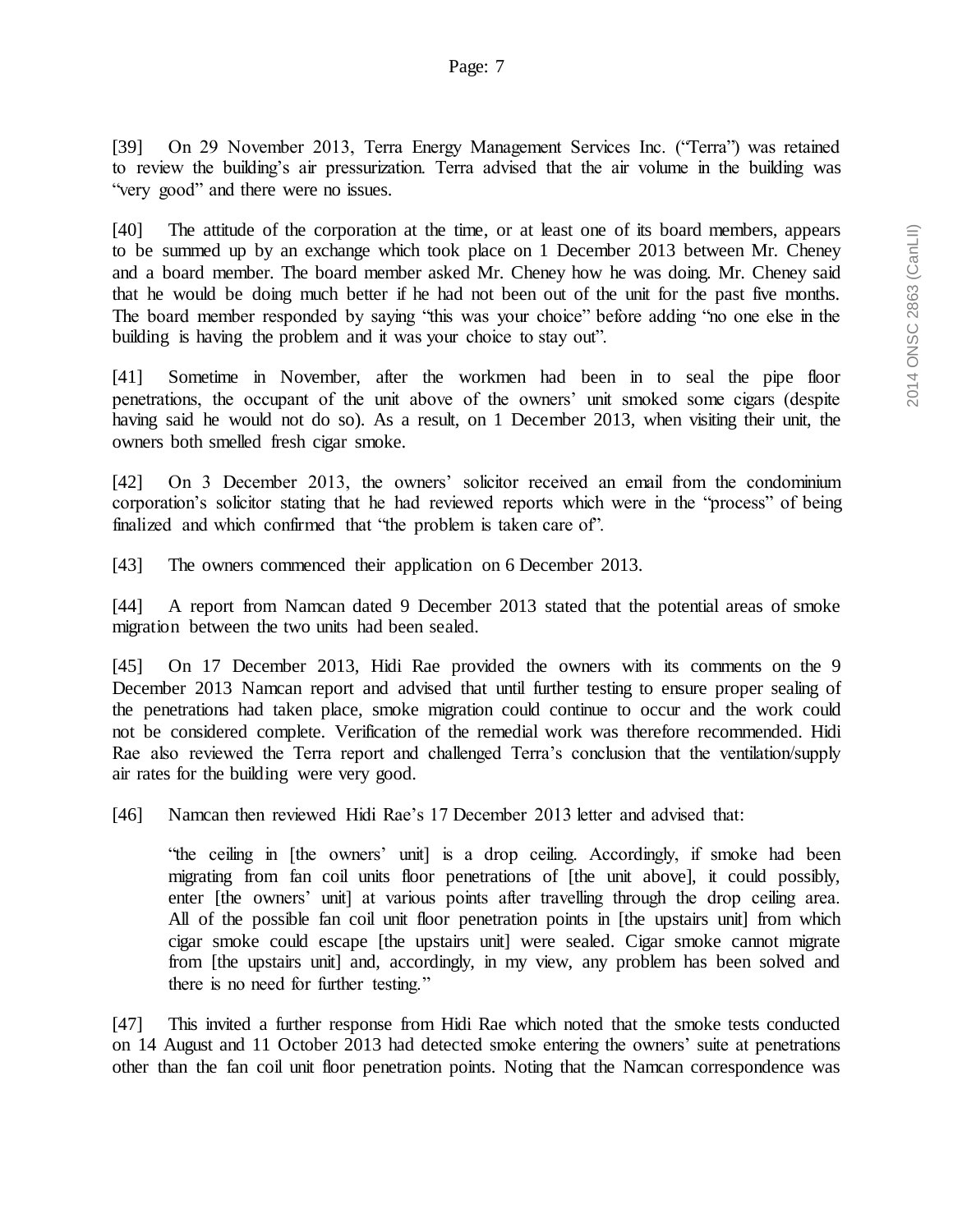silent on the existence of other potential openings and unsealed penetrations at plumbing rises, at plumbing fixtures, at the window system or electrical conduits penetrating the demising floor slab, Hidi Rae challenged the statement that cigar smoke could no longer migrate from the upstairs unit and that all problems had been solved and that further testing was not required. Hidi Rae continued:

"…until proof of complete air tightness of the demising floor slab between the two suites has…been obtained, either by visual inspection or by a further smoke testing…it should be assumed that the potential of air and smoke transfer between the two suites still exists."

[48] On 10 March 2014, Carmichael Engineering Ltd. attended at the building and increased the air pressure in the hallways to bring it back to the building's original design criteria.

[49] On 7 March 2014, the condominium corporation retained Pinchin Environmental Ltd. to perform further smoke migration diagnostic testing. This testing was done on 27 March 2014 and resulted in a report dated 2 April 2014 in which Pinchin confirmed that cuts to the drywall in the master bathroom and guest bathroom of the owners' unit disclosed further possible migration.

[50] Having concluded the problem did not emanate from any of the four fan coil pipe penetrations that had previously been sealed by Namcan, air gaps were detected by Pinchin around the master and guest bathtub drain pipes of the upstairs unit. Further testing conducted in the vicinity of the master bathroom drain pipe disclosed no further leakage after the sealing was applied. There was insufficient time to conduct similar testing after the guest bathroom drain pipe was sealed, but Pinchin felt comfortable expressing the opinion that the problem had now, indeed, been solved.

[51] Mr. Farkas of Hidi Rae, who gave evidence in court, agreed that the problem is now close to being resolved. He recommended further iterative testing to eliminate any possibility that there remain any other routes for smoke to infiltrate the owners' unit from the unit above. He continues to also recommend the installation of a make-up air system dedicated to the owners unit to ensure that their unit is positively pressurized. He also supports retrofitting the fan coil units so that odour from the drains cannot migrate back through the stack.

[52] Phillip Brearton, the engineer responsible for the Pinchin report, contacted the manufacturer of the condensate drain pipe to see whether the retrofitting recommended by Hidi Rae, namely the insulation of a "P-trap", was feasible. He came to the conclusion that it was not. In Mr. Brearton's view it is very unlikely now that there will be further problems. He acknowledged, however, that one could even have a higher confidence about this if further testing were undertaken. One of the difficulties, he explained, is that smoke bomb testing is in and of itself very invasive, particularly for the owner of the unit in which the "smoke bombs" are being let off.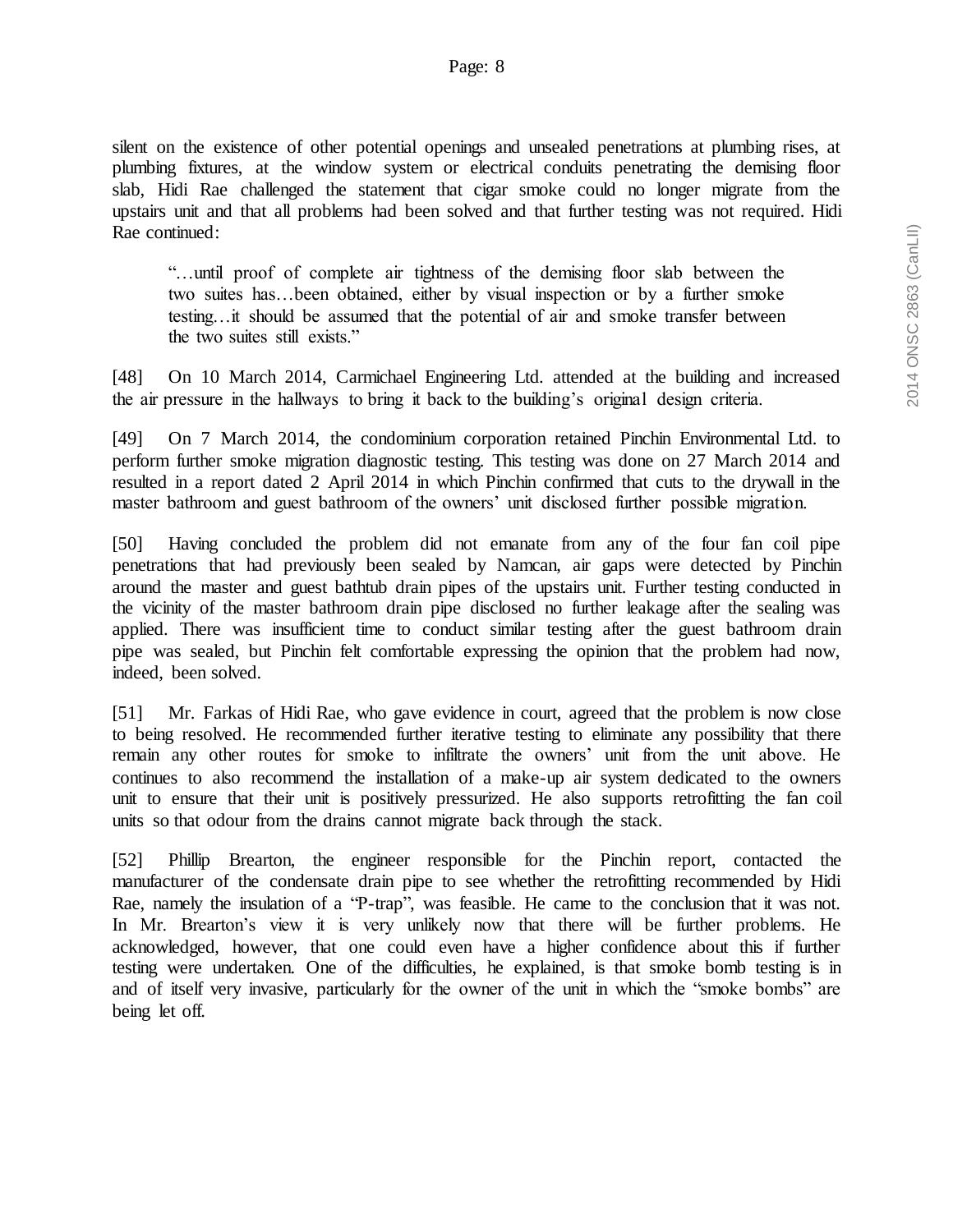[53] Both Mr. Brearton and Mr. Skaffa of Namcan, who also testified, feel that the installation of a make-up air system is unnecessary. It may also be impractical.

[54] It can be seen from the foregoing that things have now got to a point where a solution does appear to be in sight. The parties still disagree about whether further iterative testing should be undertaken and whether any of the other modifications recommended by Hidi Rae are feasible.

[55] The question of whether the condominium corporation is in breach of its maintenance and repair obligations engages a discussion of the adequacy of the corporation's responses to the owners' complaints.

[56] Not surprisingly, context is everything. The nature of the problem at the owners' unit was such that they felt unable to continue to live there. They were supported in this regard by their insurer.

[57] It is probably worth noting that there is a waiver of subrogation arrangement (a not unusual feature of condominium corporation by-laws and regulations), the practical effect of which is that the owners' insurer will not be able to subrogate against the condominium corporation for the no doubt considerable expense of the owners being put up in a hotel for ten months (so far). For the same reason, it may not be possible for the insurer to recover from any third party source the cost of replacing drywall and other fabric within the owners' unit. This, of course, takes some of the pressure off a condominium corporation to respond in a timely and effective way to a maintenance or repair issue.

[58] The condominium corporation and its directors seem to rely heavily on the fact that they followed legal advice throughout and that they hired appropriate contractors and advisers (even if the advice they received was not always correct). This may be sufficient to discharge the obligations of the directors of the corporation under s. 37 of *The Condominium Act*, 1998, which deals with the standard of care owed by officers and directors of condominium corporations (although I make no finding in that regard as it is not one of the questions that I am asked to answer). But the fact that the Board obtained and acted on advice is not, in my view, as effective an answer to alleged breaches of s. 89 (repair after damage) and s. 90 (maintenance).

[59] I pause to note that, at times, duelling correspondence between the lawyers for the parties may distracted efforts to effectively deal with the smoke migration issue.

[60] Section 89(1) of the *Condominium Act, 1998* provides:

"Subject to sections 91 and 123, the corporation shall repair the units and common elements after damage."

[61] The evidence of Pinchin is that the problem has been solved. This conclusion seems more plausible than the earlier, (as it turns out) erroneous, determination by Namcan that a solution had been effected.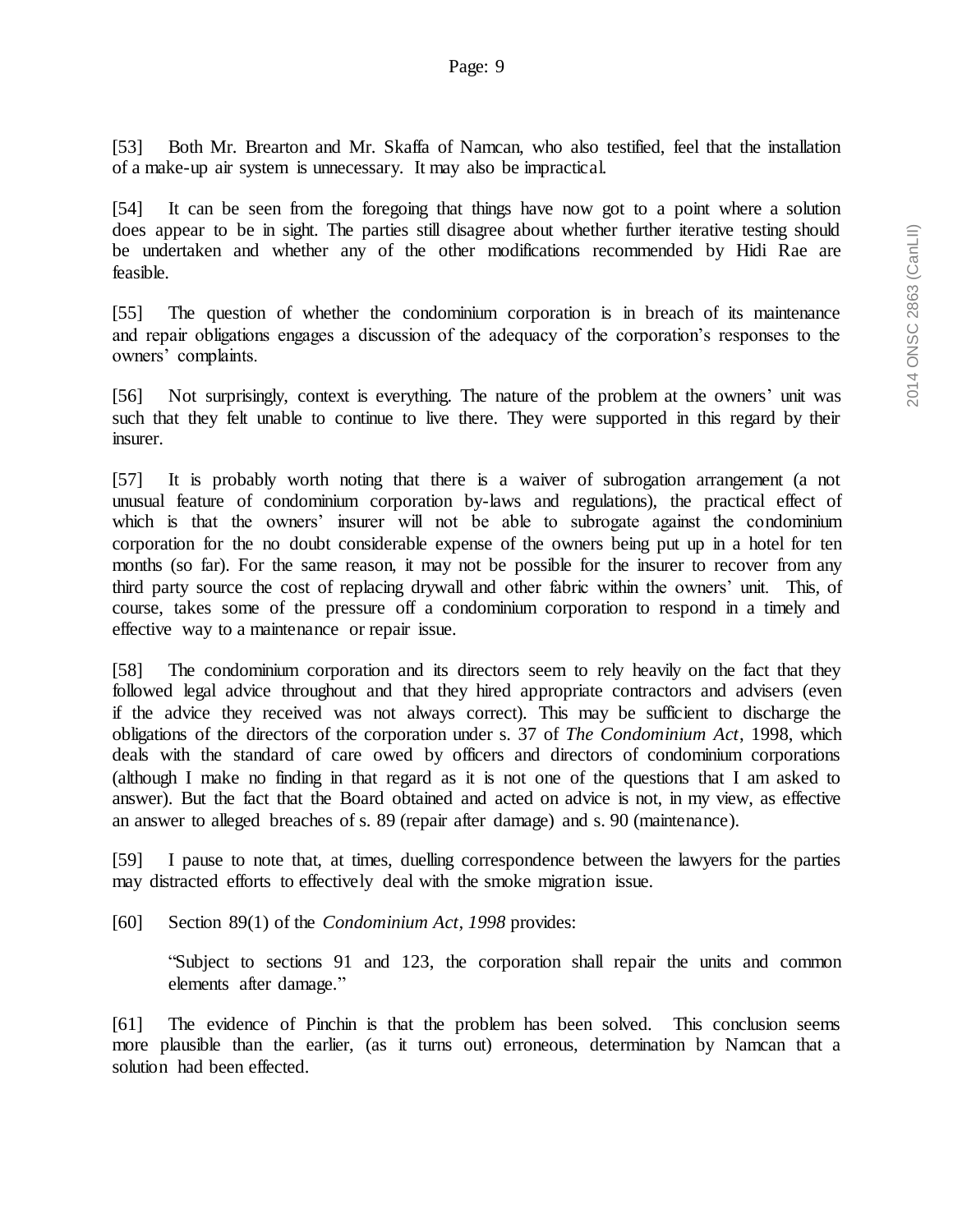[62] Hidi Rae feels that more should be done to be certain that the problem has, in fact, been fully corrected. But as matters presently stand, neither the owners or Hidi Rae can definitively refute Pinchin's position.

[63] I am satisfied that there is now good reason to believe that the corporation is in compliance with its obligations under s. 89(1) so far as the common elements (which, the parties agree, would include the sleeves in the concrete floor slab that allow connection of the respective suites to common services such as water supply lines, drains and vents). Put differently, it has not been established that there is a continuing problem.

[64] With respect to the repairs that are required in the owners' unit, it appears to be recognized that the condominium corporation's obligation to repair units is altered by s. 12 of MTCC's declaration which provides that owners are responsible for maintaining and repairing their unit after damage.

[65] In coming to this conclusion with respect to s. 89, I should not be taken to necessarily agree that nothing more needs to be done at this juncture. It is a matter for the professional judgment of the engineers advising the parties – principally Pinchin and Hidi Rae – whether further iterative testing would be prudent or whether any other remedial measures (such as a make-up air system in the owners' unit) are reasonable in all of the circumstances and for the Board to decide how to react to such advice. Having spent the amount of time and effort that has already been invested, it would seem that, at the very least, there is an arguable case for conducting further iterative testing provided that this does not unduly prejudice or harm any other unit owners or their property.

[66] Section 90 of the *Condominium Act* provides:

"(1) Subject to section 91, the corporation shall maintain the common elements and each owner shall maintain the owner's unit.

(2) The obligation to maintain includes the obligation to repair after normal wear and tear but does not include the obligation to repair after damage."

[67] At this time, the condominium corporation would, for similar reasons to those expressed in connection with section 89(1), seem to be maintaining the common elements in a satisfactory manner. Again, I offer the caveat that this does not necessarily mean that it would not be prudent for the corporation to do more.

[68] In light of my findings with respect to ss. 89 and 90, it is not necessary for me to give formal directions or otherwise make specific orders with respect to the conduct of the condominium corporation going forward.

[69] While it was suggested by the corporation that by suing, the owners have acted precipitously, it is my view that they have not. I find that the condominium corporation, in all of the circumstances, did not act with sufficient dispatch and, indeed, adopted an unfortunate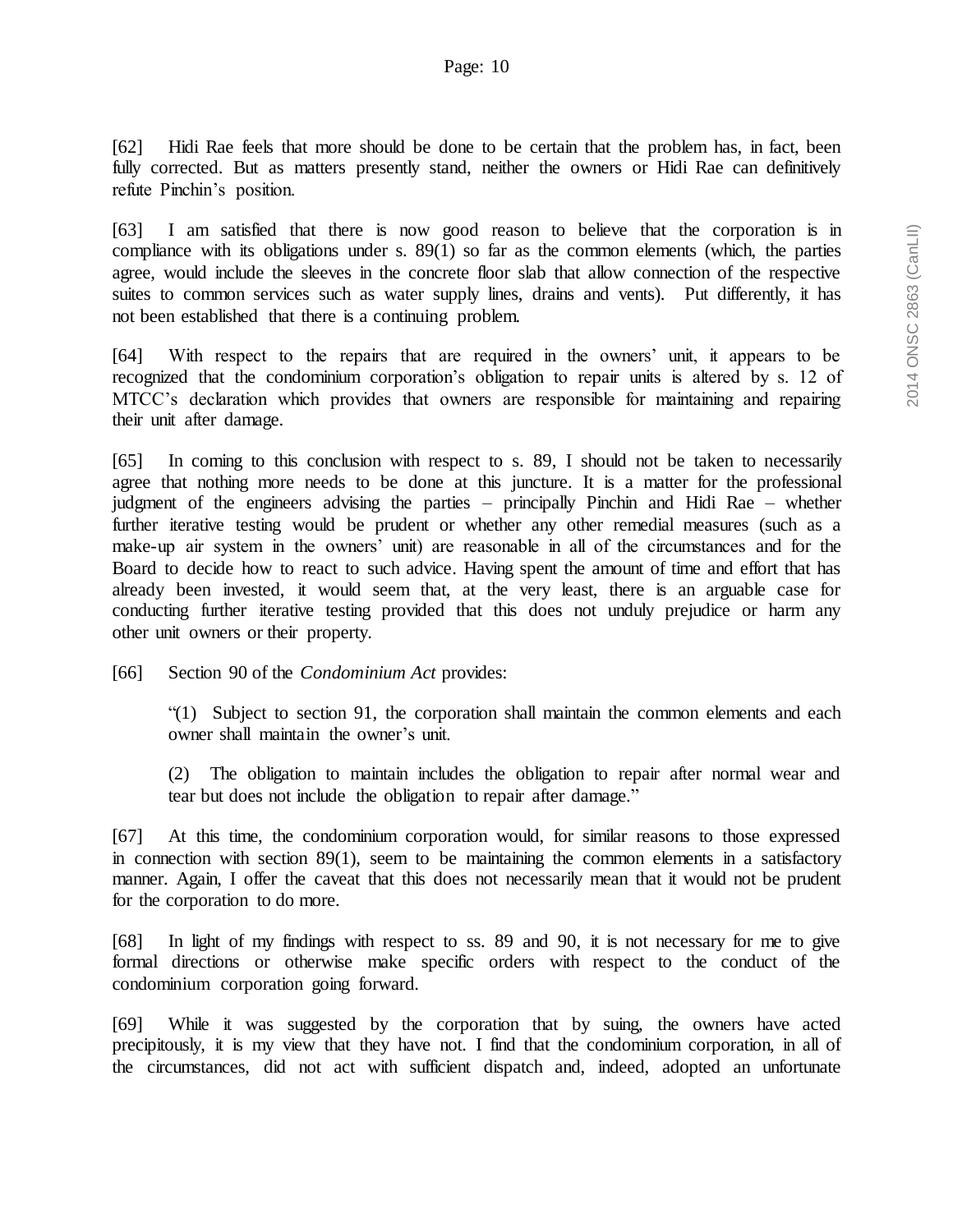attitude toward the owners, who were quickly branded as complainers who had far too quickly ran off to their own lawyers.

[70] The owners initially took reasonable steps to try and get the condominium corporation to pay attention to them. Even allowing for the fact that there were people on vacation at the time that the cigar smoke problem first arose, it was unacceptable that it took more than a month before FCS first attended. Having identified violations of the Fire Code and the need to act with dispatch, the response of the condominium corporation was, effectively, not do anything of significance for nearly two months. Unfortunately, FCS and Namcan then incorrectly concluded that the problem had been solved when, in fact, it had not. That is not, of course, directly the fault of the condominium corporation. However, throughout this time, a negative attitude towards the owners continued and in my view coloured the condominium corporation's decision making.

[71] The condominium corporation is to be commended for eventually retaining Pinchin. Both Mr. Farkas of Hidi Rae and Mr. Brearton of Pinchin came across as sensible, thorough, and reasonable professionals. I expressed the view to counsel during the course of argument that had these gentlemen been given an opportunity to confer with each other at an earlier stage, the issues between the parties would almost certainly have been solved without the need for the expense of the hearing that ultimately took place.

[72] It follows from my view that the condominium corporation did not act with sufficient dispatch that, until the intervention of Pinchin, had I been asked to do so, I likely would have concluded that the condominium corporation was not compliant with its obligations under ss. 89 and 90 of the *Condominium Act*, 1998.

[73] I do not find it unreasonable that the owners found it necessary to commence their application. Less formal efforts to obtain a satisfactory response from the condominium corporation had not worked. Accordingly, despite the fact that I have concluded that the condominium corporation is not presently in breach of its obligations, I would exercise my discretion under section 131(1) of the *Courts of Justice Act*, R.S.O. 1990, Chap C.43, to award costs in favour of the applicants. I would provisionally do so on a partial indemnity scale although if there are circumstances, such as settlement offers, which would warrant a different disposition on costs, the parties may make appropriate submissions.

[74] The applicants should provide a bill of costs and a costs submission of not more than three pages in length within two weeks from the date of these reasons being released. The costs submissions of the respondents should be delivered within one week of receipt of the applicants' costs submissions.

[75] I will remain seized of this matter for the purpose of giving further directions with respect to the manner in which the remaining issues between the parties should be litigated, but not beyond that. The parties should contact my assistant to schedule a hearing for such directions to be given.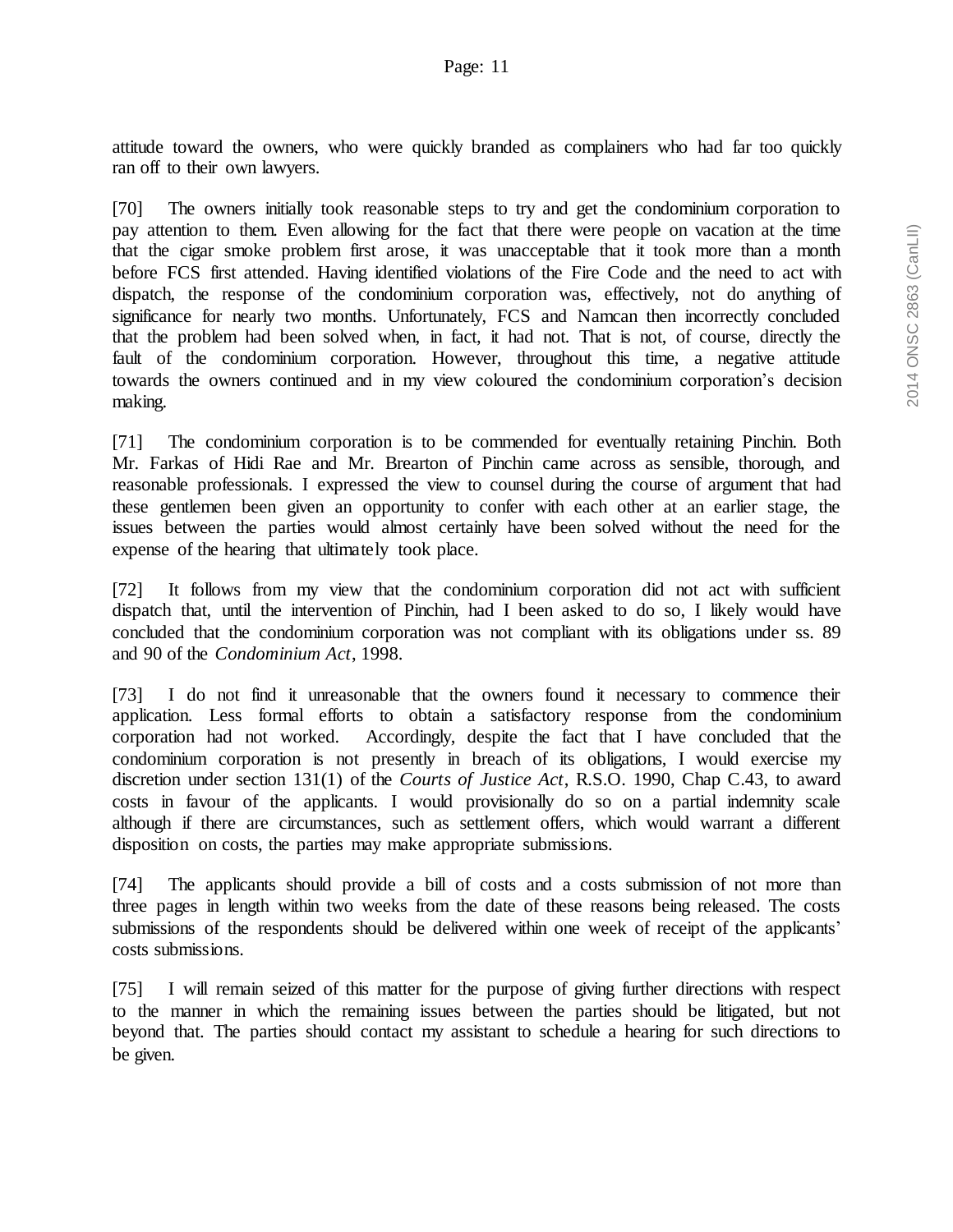Mew J.

**Released:** 12 May 2014